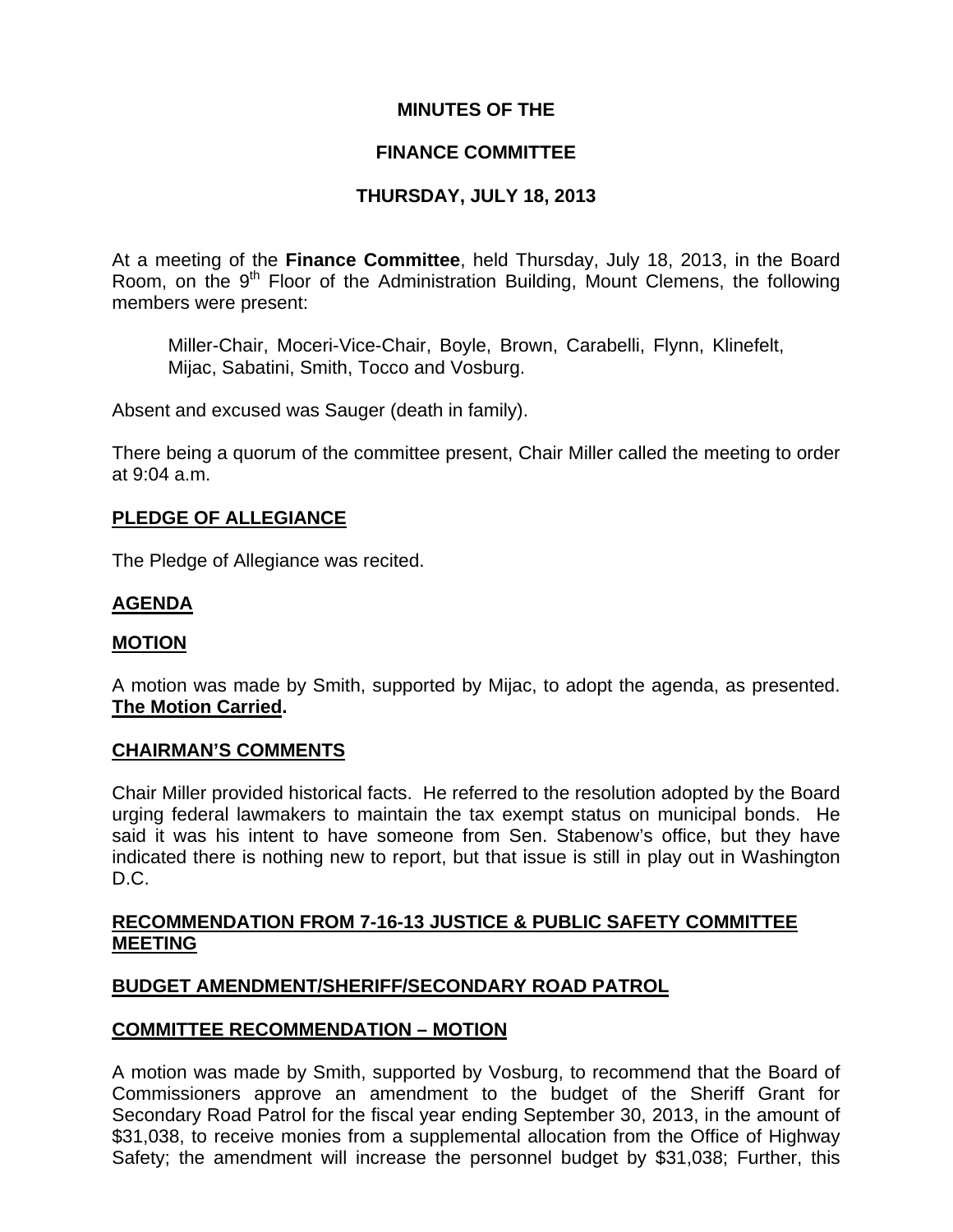budget action addresses budgetary issues only. It does not constitute the Commission's approval of any County contract. If a contract requires Commission approval under the County's Contracting Policy or the County's Procurement Ordinance, such approval must be sought separately; Further, a copy of this Board of Commissioners' action is directed to be delivered forthwith to the Office of the County Executive.

The following commissioner spoke: Carabelli.

### **THE MOTION CARRIED.**

# **RECOMMENDATION FROM 7-17-13 ECONOMIC DEVELOPMENT COMMITTEE MEETING**

# **BUDGET AMENDMENT/PLANNING & ECONOMIC DEVELOPMENT/GRANT FUNDS 361**

### **COMMITTEE RECOMMENDATION – MOTION**

A motion was made by Mijac, supported by Klinefelt, to recommend that the Board of Commissioners approve a 2013 budget amendment request from the Planning & Economic Development Department resulting in a net increase of \$231,000 under Planning Grants – Fund 361; Further, this budget action addresses budgetary issues only. It does not constitute the Commission's approval of any County contract. If a contract requires Commission approval under the County's Contracting Policy or the County's Procurement Ordinance, such approval must be sought separately; Further, a copy of this Board of Commissioners' action is directed to be delivered forthwith to the Office of the County Executive. **THE MOTION CARRIED.** 

## **ADOPT SMART PUBLIC TRANSPORTATION MILLAGE RATE OF .5900 MILL**

#### **COMMITTEE RECOMMENDATION – MOTION**

A motion was made by Klinefelt, supported by Vosburg, to recommend that the Board of Commissioners adopt a SMART Public Transportation millage rate of .5900 mill for inclusion on the December, 2013 levy; Further, a copy of this Board of Commissioners' action is directed to be delivered forthwith to the Office of the County Executive.

Commissioner Mijac asked that consideration be given in the future to have this millage on the November ballot.

Chair Miller called for a vote on the motion and **THE MOTION CARRIED.**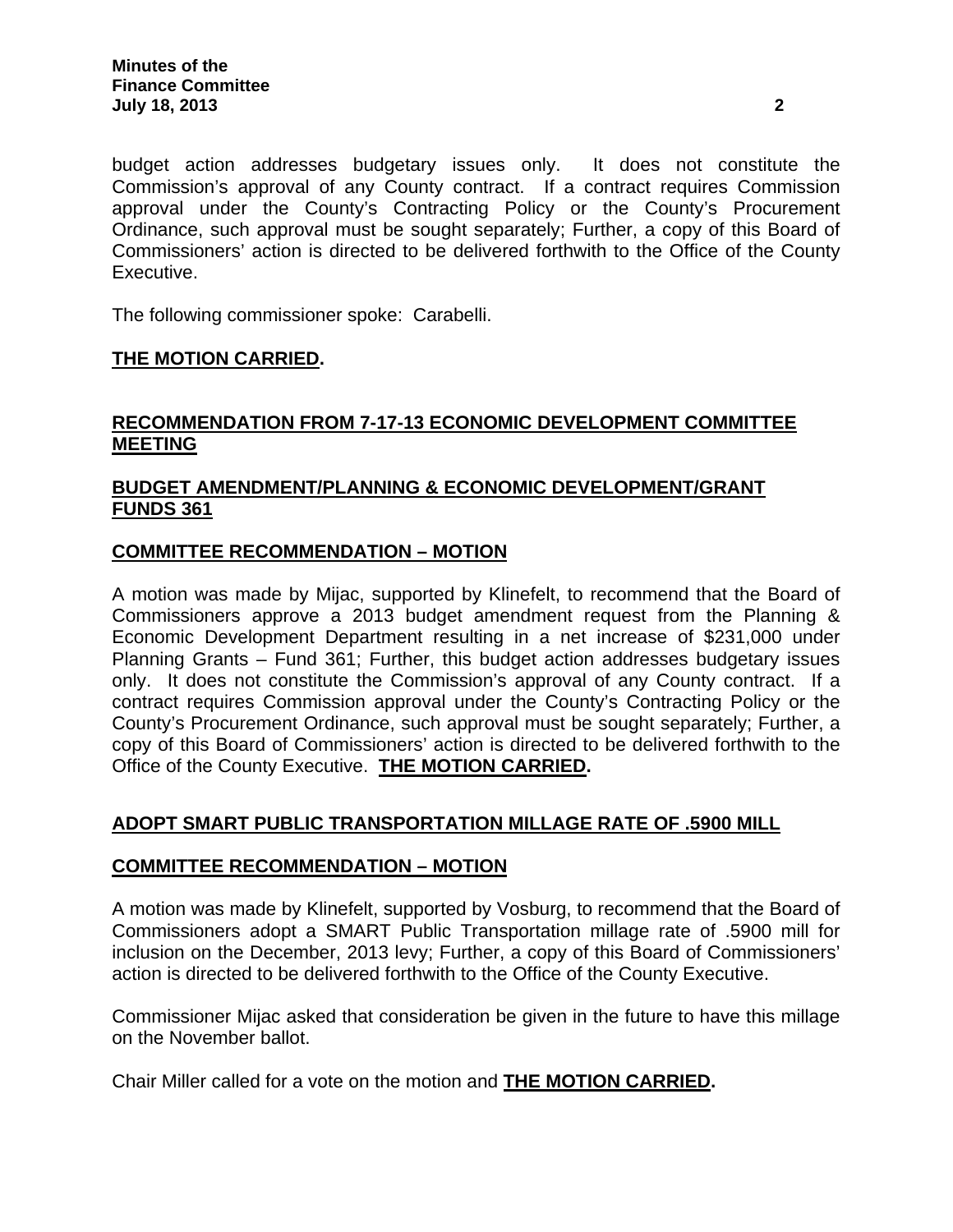## **PURCHASE OF MILITARY SERVICE TIME**

### **COMMITTEE RECOMMENDATION – MOTION**

A motion was made by Brown, supported by Mijac, to recommend that the Board of Commissioners authorize Donna Mileski to purchase three months of military service time in the Macomb County Employees Retirement System under State Law MCLA 46.12a(14); Further, a copy of this Board of Commissioners' action is directed to be delivered forthwith to the Office of the County Executive. **THE MOTION CARRIED.** 

### **DEPARTMENTAL BUDGET REVIEW – HUMAN RESOURCES/LABOR RELATIONS**

Peter Provenzano referred to the distributed document entitled, "General Fund Summary - Personnel Requests for 2014," which had been requested at yesterday's Economic Development Committee meeting. He explained that the document summarizes all the positions the Office of County Executive denied. Also included is the dollar impact (salaries and fringe benefits) to each of the budgets if the positions had been added.

Commissioner Klinefelt requested a list of the positions that were approved. Mr. Provenzano noted there were two; one position in the Human Resources Department and the other in the Public Works Department. Both positions added are budget neutral.

Mr. Provenzano summarized the proposed budget for the Human Resources/Labor Relations Department. He noted that total expenditures have increased in two line items, salaries and wages and fringe benefits. This is due to furlough days being eliminated, as well as other pension costs, and the addition of two positions, which will be reimbursed by the Retirement system. Nothing has been formalized with the pension system, but he felt that should be included in the budget.

He said the addition of two individuals to the Finance Department budget and movement of the entire payroll function to the Finance Department was also requested, but due to budgetary constraints, the Office of County Executive has asked to hold the second phase; the two positions to the retirement will be allowed since they are budget neutral.

The following commissioners asked questions of Mr. Provenzano and Human Resources Director Eric Herppich: Miller, Brown, Klinefelt, Smith, Vosburg, Miller, Sabatini, Carabelli and Flynn.

## **MOTION**

A motion was made by Sabatini, supported by Smith, to receive and file the departmental budget review for the Human Resources/Labor Relations Department. **The Motion Carried**.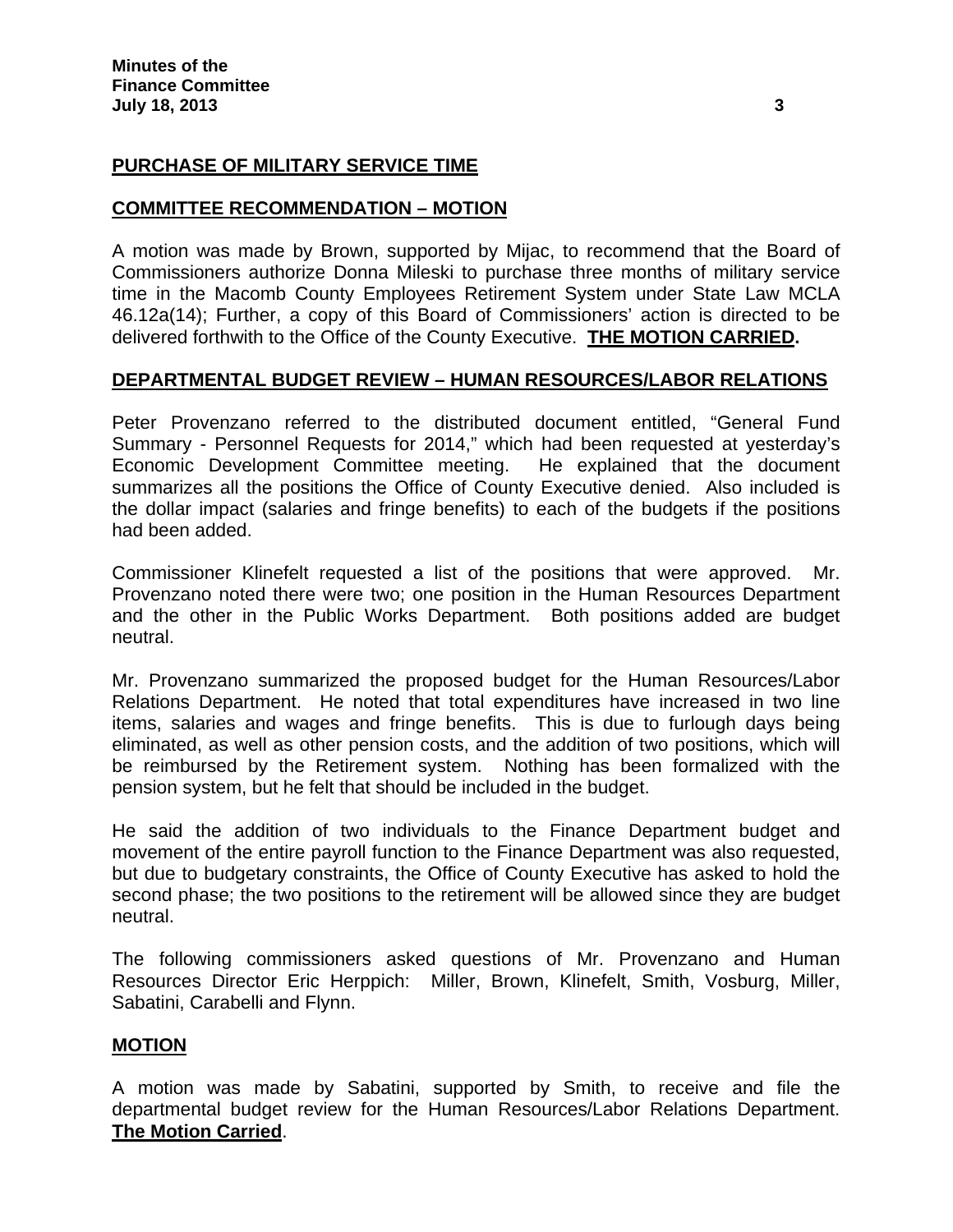# **DEPARTMENTAL BUDGET REVIEW – FINANCE**

Peter Provenzano summarized the proposed budget for the Finance Department. He said expenditures have increased about five percent; this is due to the elimination of furlough days and increased pension costs. He noted the only change from what was requested by the department and being recommended from the Office of County Executive was the addition of the two payroll employees.

The following commissioners spoke: Miller, Tocco, Klinefelt, Sabatini, Brown, Moceri and Flynn.

Commissioner Klinefelt asked for the number of parking spaces available at Freedom Hill to be available when the Parks and Recreation budget review takes place at an Infrastructure Committee meeting.

Chair Miller requested the fund balances for the Capital Fund and for the Internal Services Fund.

Mr. Provenzano overviewed the Risk Management portion of the Finance Department's budget. He stated that all items have been incorporated into the Finance Department's budget.

Mr. Provenzano overviewed the Equalization Department budget. He noted the department has lost four positions since 2006, but has not requested additional staff. He said the slight increase in salaries and wages is due to the elimination of furlough days and increased fringe benefits.

## **MOTION**

A motion was made by Vosburg, supported by Carabelli, to receive and file the departmental budget review for the Finance Department. **The Motion Carried**.

#### **APPOINTMENT OF LAW FIRM**

#### **COMMITTEE RECOMMENDATION – MOTION**

A motion was made by Brown, supported by Vosburg, to recommend that the Board of Commissioners concur in the appointment of the law firm of McConaghy & Nyovich, PLLC, to represent the County in the litigation entitled Macomb County Professional Deputy Sheriff's Association and Road Technicians Association v County of Macomb.

Commissioner Tocco requested the hourly rate for this law firm. Frank Krycia, Assistant Corporation Counsel, noted that the salary has been included in their quarterly reports provided to the Board.